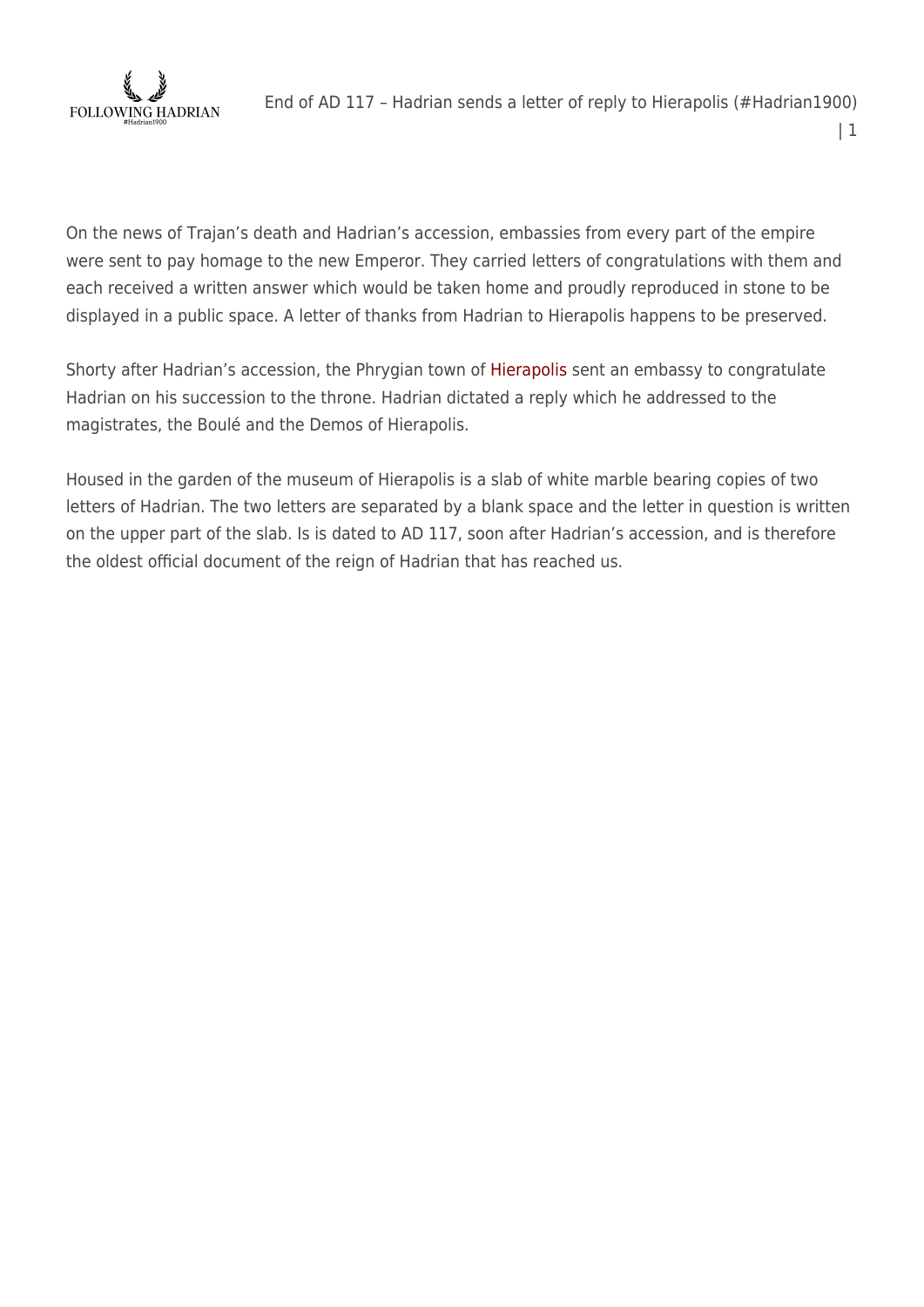



SEG 55- 1415- 1416. Hierapolis. Letters of Hadrian, AD 117/130.

The text, written in Greek, has been reconstructed by Tullia Ritti in 2006 in her "An Epigraphic Guide to Hierapolis of Phrygia (Pamukkale)".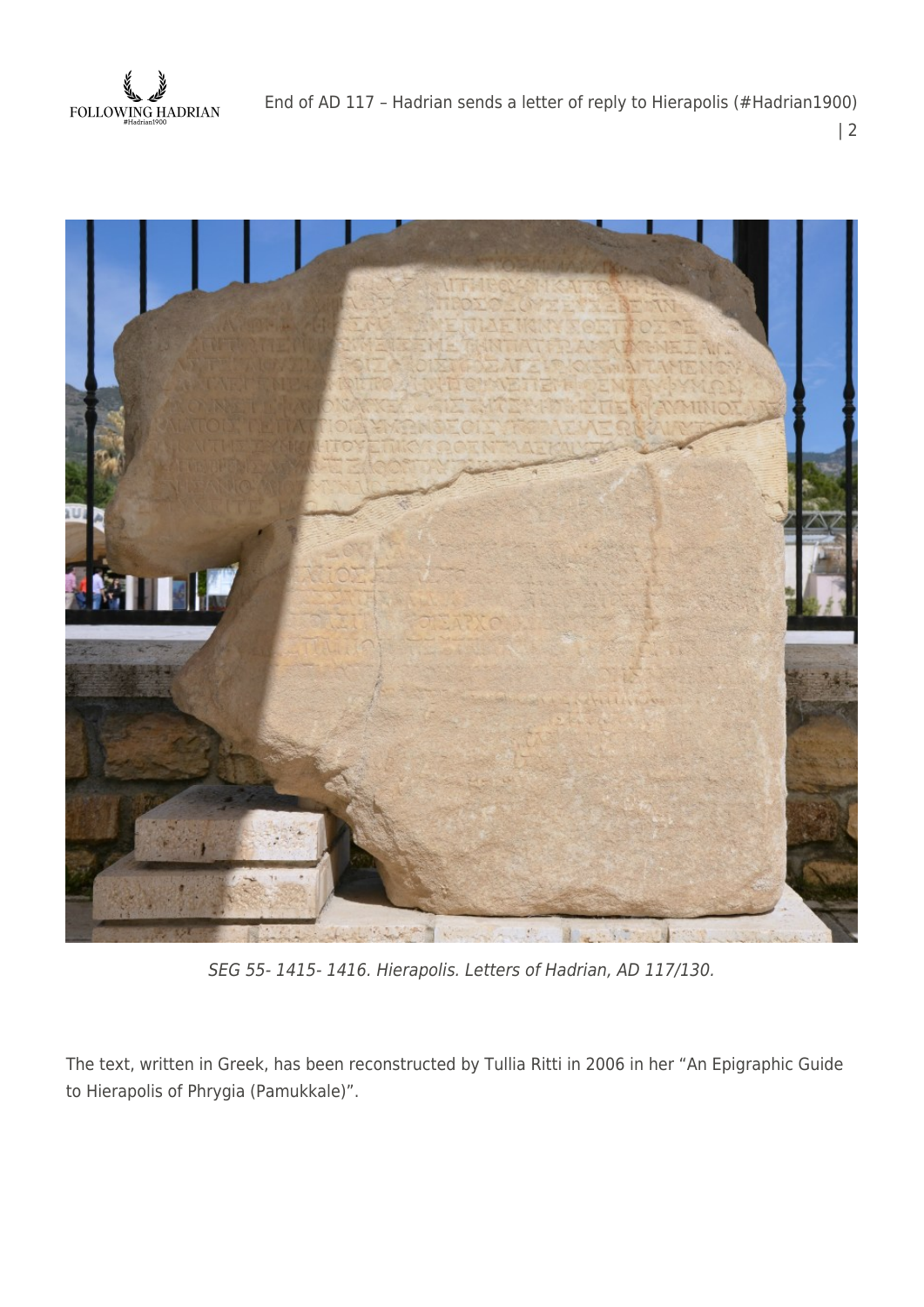

| 3

*"The Emperor Caesar Hadrian Augustus, son of the divine Trajan Parthicus, grandson of the divine Nerva, tribune of the plebs, hails the magistrates and the Council and the people of Hierapolis. The devotion that since the time of your forebears you have cultivated and now [confirm] through your decrees, already before […] and for having accomplished exceptional prayers and sacrifices because the paternal power has been transmitted to me. These things thus pleased me, but the crown of gold that you have sent me, I have sent it back to you, feeling satisfied by the honour. As far as concerns the rights of asylum that were given to your ancestral gods by the kings and emperors and the senate, that have been ratified even by the divine Trajan, I [confirm] them as well. They spoke (as ambassadors) Julius Myndios, Philo—-]. Hail. The day before the [— of the month of —, from —]."*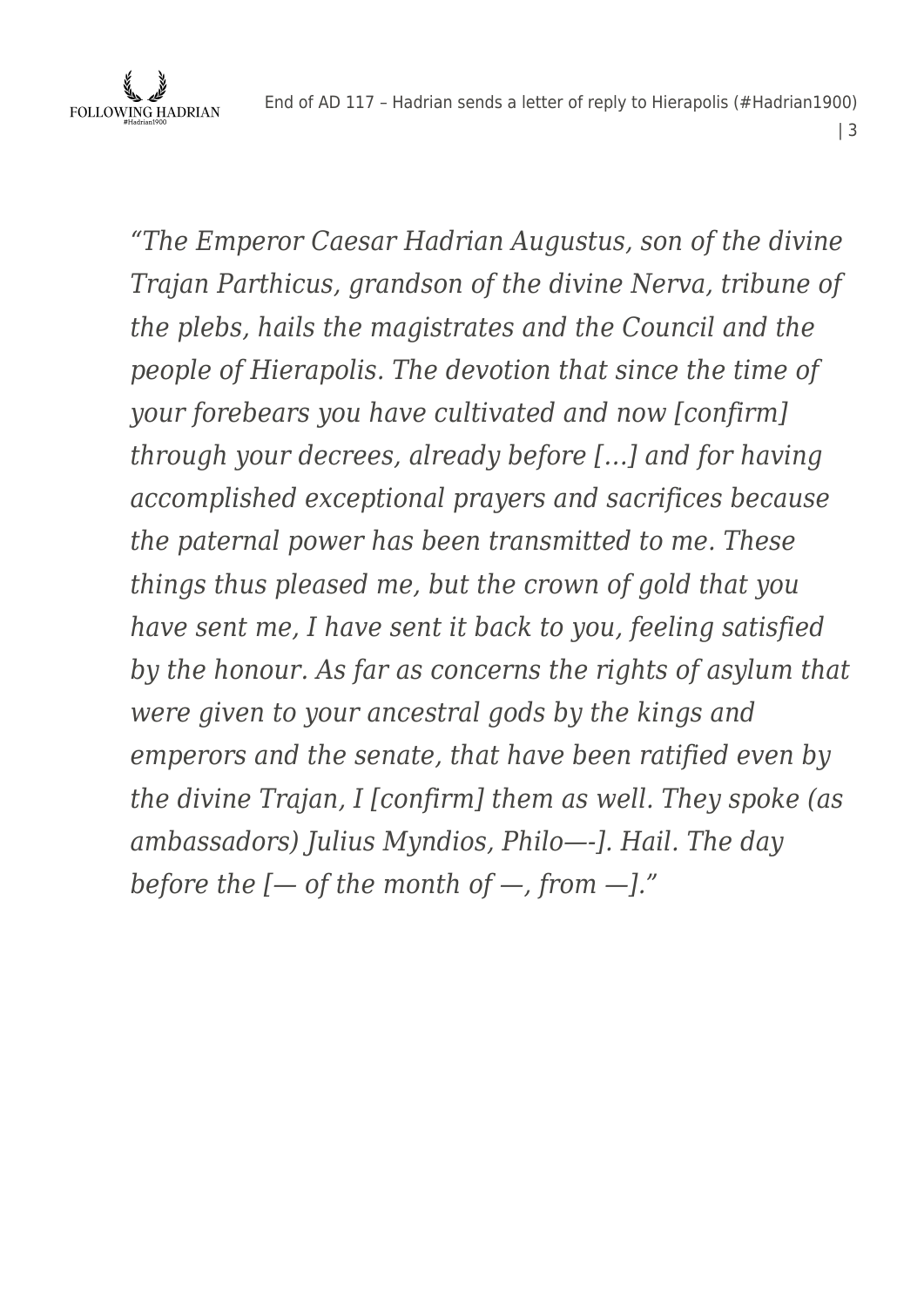



*SEG 55- 1415. Hierapolis. Letter of Hadrian, AD 117.*

The inscription tells us that the congratulatory embassy sent to Hadrian upon his accessions was led by Tiberius Iulius Myndios, a Hierapolitan elite and a considerable benefactor of the city also known through other inscriptions as sacerdos (priest) of Zeus. The accompanying letter presented the city's privileges of asylum and requested confirmation. It had been the custom to demand of every new emperor a confirmation of the privileges enjoyed by the communities.

The city of Hierapolis was granted the right to asylum (shelter attributed to its sanctuaries) during the reign of the Hellenistic kings in order to provide a refuge to their subjects during the many wars. During the Roman period the right of asylum possessed by the Greek sanctuaries in Greece and Asia Minor was maintained but its abuse led to a considerable reduction of the number of asylums under Tiberius (see [Tac. Ann. 3.60-63](http://www.perseus.tufts.edu/hopper/text?doc=Tac.%20Ann.%203.60&lang=original)). In the case of Hierapolis, the right of asylum was confirmed continuously by the various emperors down to Trajan. Hadrian consented to this tradition and allowed Hierapolis to enjoy this prestigious privilege.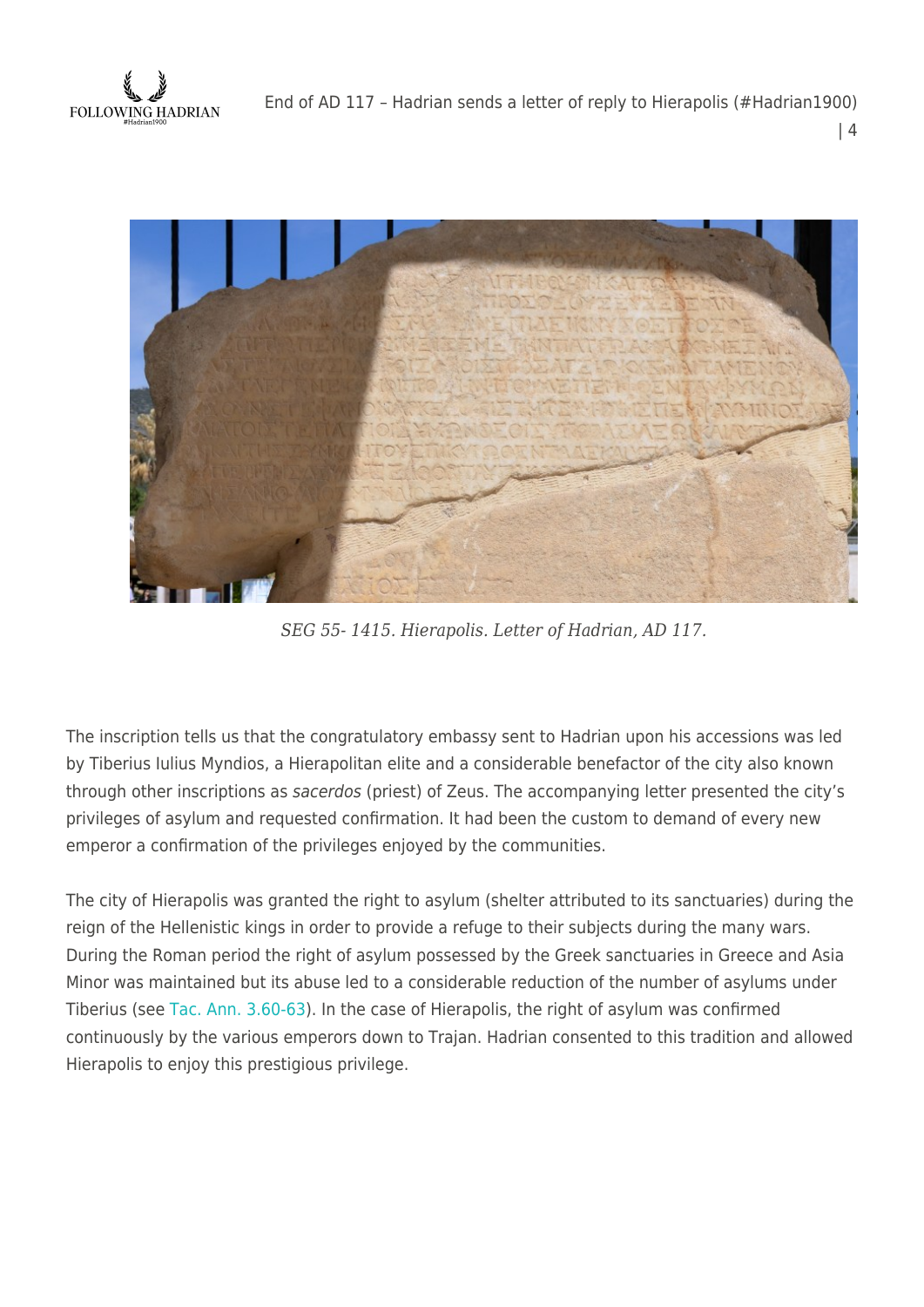



Frontinus Street extending in the north-south direction. It was the main axis of the city.

The inscription also tells us that, as a sign of generosity, the emperor renounced the city's offer of the aurum coronarium (Latin "gold for the crown"). The crown tax was a large sum of money donated by the provinces to victorious Roman generals and later to emperors upon accession. Originally it was a voluntary contribution under the Republic but later it became a mandatory tax under the Empire, collected by every new emperor and also on other occasions, as, for instance, on the adoption of Antoninus Pius. When Roman rule changed hands every two or three years in the 3rd century AD, wealthy towns felt obliged to ask for a reduction not being able to sustain the cost.

Hadrian was not the first emperor to show benevolence toward cities. The Res Gestae Divi Augusti claims Augutus refused 35,000 pounds of aurum coronarium offered by the towns of Italy after his victory at Actium.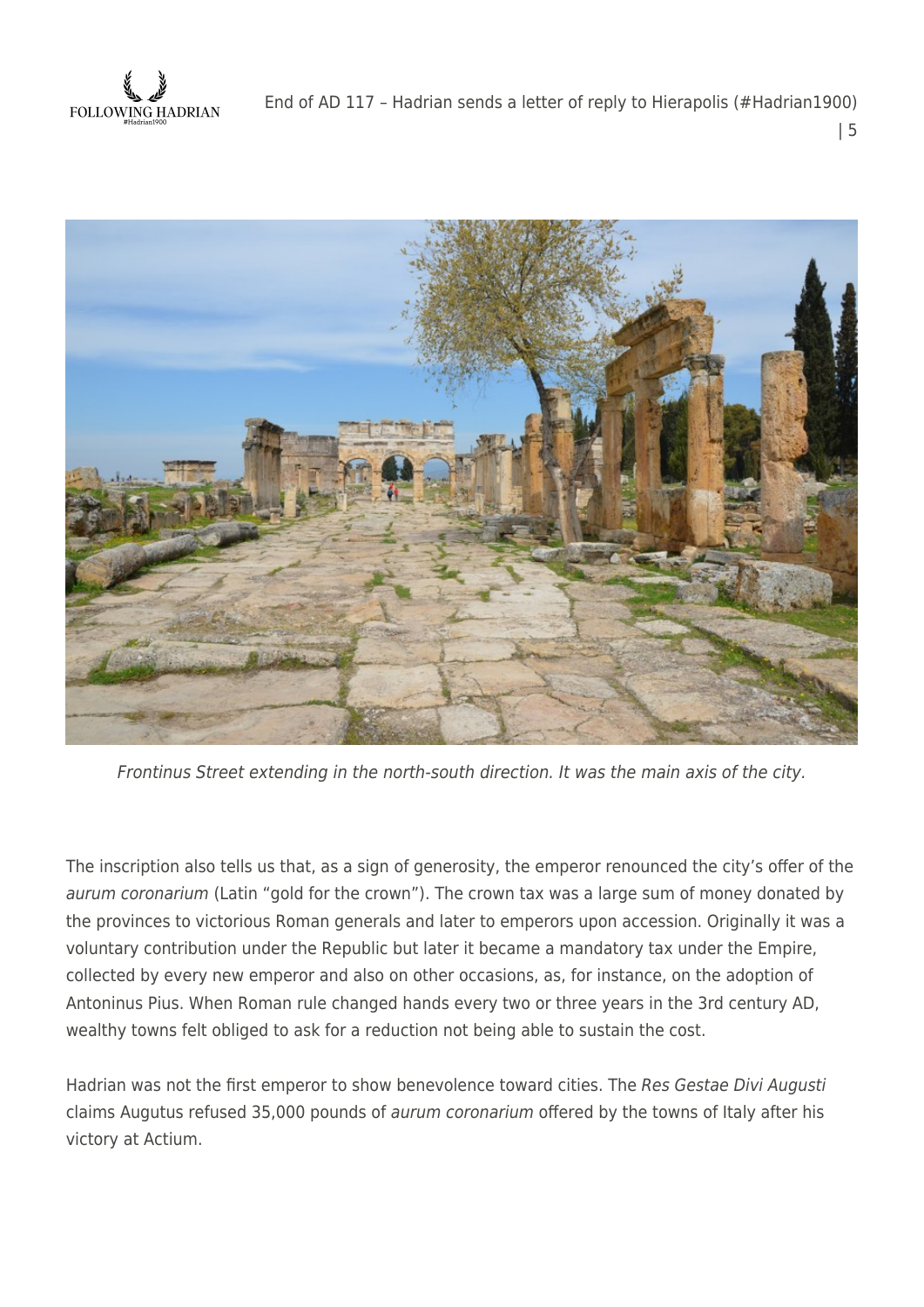

*In my fifth consulship [28 BC] I remitted 55,000 lb. of aurum coronarium contributed by the municipia and colonies of Italy to my triumphs, and later, whenever I was acclaimed imperator, I refused the aurum coronarium which the municipia and colonies continued to vote with the same good will as before. Res Gestae Divi Augusti [trans. P. A. Brunt and J. M. Moore]*

The slab with the two letters were found collapsed near the northern wall of the diazoma of the Roman theatre of Hierapolis where it was thought to be have been displayed publicly. However, according to recent studies, the inscriptions could be instead part a monumental altar dedicated to Hadrian and the Twelve Gods.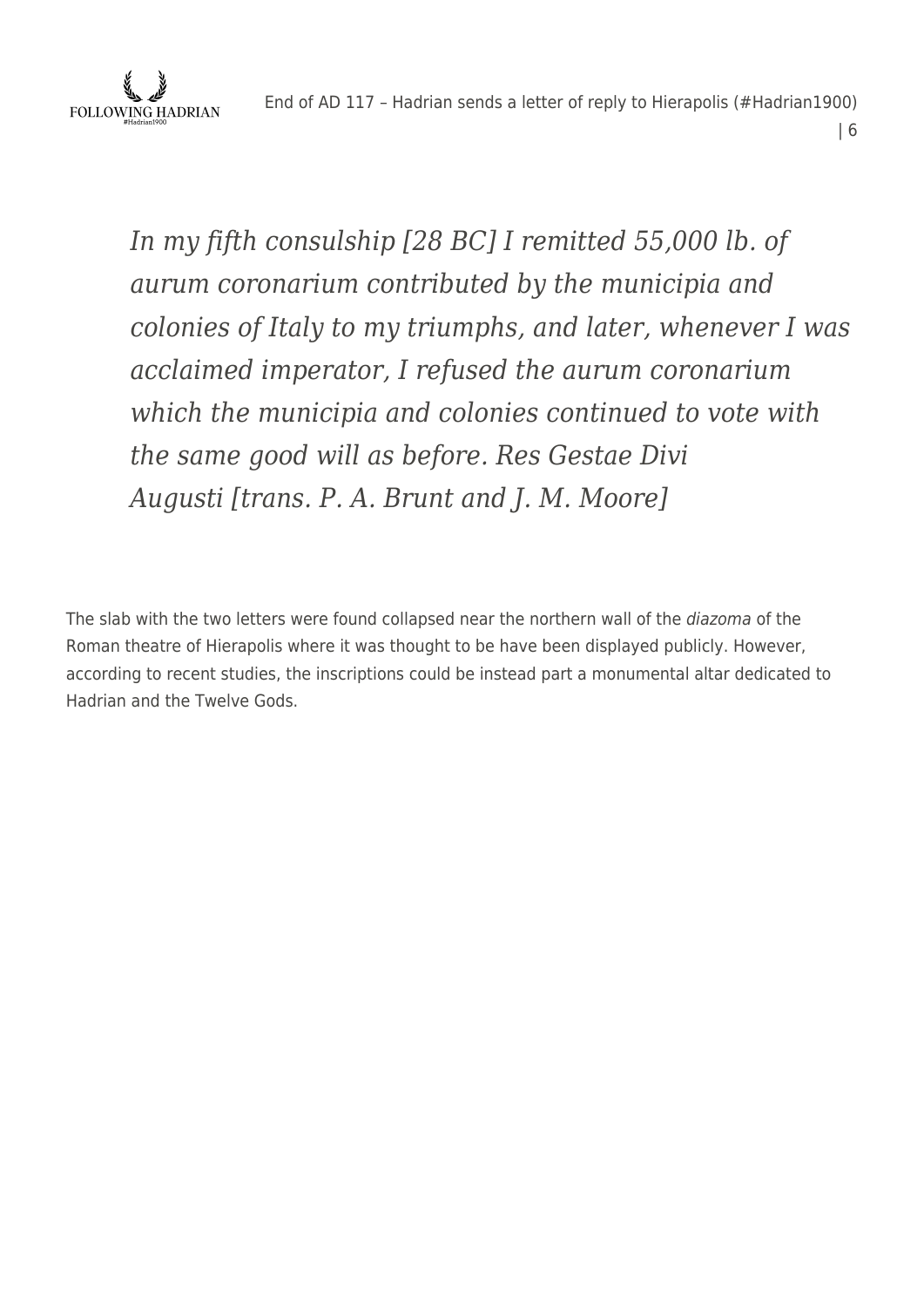



The Roman Theatre of Hierapolis, built in the 2nd century AD under the reign of Hadrian. It has been the object of important restorations between 2004 and 2014.

Hadrian is believed to have visited Hierapolis in AD 129 during his stay in nearby [Laodicea](https://followinghadrianphotography.com/2017/01/05/laodicea-on-the-lycus/). His visit resulted in the rebuilding of the theatre and the worship of the emperor. We know from an inscription (SEG 41-1200) that a building was dedicated to Zeus Olympios, the Theoi Patrioi (ancestral gods), Hadrian, the imperial family, and the Demos by Tiberius Iulius Myndios on behalf of his wife, Aelia Glykonis, who was the priestess of the Dodekatheon. This dedication, in addition to the two letters discussed here, appear to belong to the podium of the monumental altar built in honour of the emperor.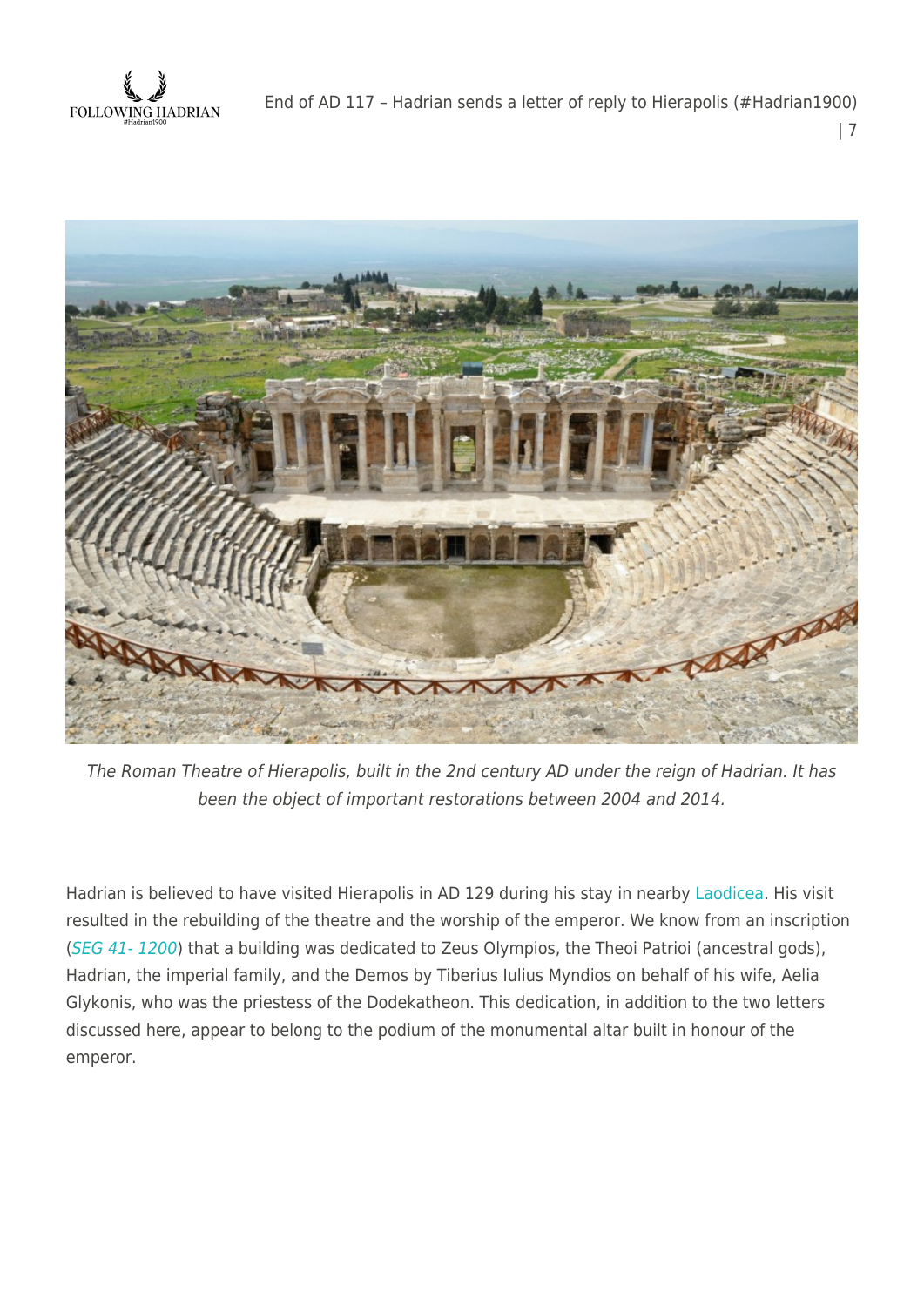

 $\overline{1}$ Διί Όλυμπίω και θεοΐς πατρίοις και Αυτοκράτορι Καίσα[ρι Τ]ραιανώ Άδριανώ Σεβασ[τ] ώ κ[αί τ] ώ [σύ] ν[παν] τι οΪκω τών Σεβαστών καί τώ Δήμω τών Γ' Ιερ | απολειτών Τιβέριος 'Ιούλι[ο]ς Μ[ύνδ]ιος το έργον κα[- - το Δ]ωδεκάθ[εον  $[- - -]$  Γλυκωνίδος της γυναικός όνόματι [τη]ς ιερείας του Δωδεκαθ[έ]ου κατασκευάσας έ[- - ά]λλα έν αύτω ίερα άπο ίδίας προαιρέσεως συνκαθ[ιέρωσε]. 5

## SEG 41-1200

In addition, a marble head of Hadrian found in front of the theatre in 1965 appears to be connected to the altar. It is thought to have belonged to a life-size statue, which, according to the research of F. Masino and G. Sobrà, could correctly fit the space of the central aedicule of the Altar.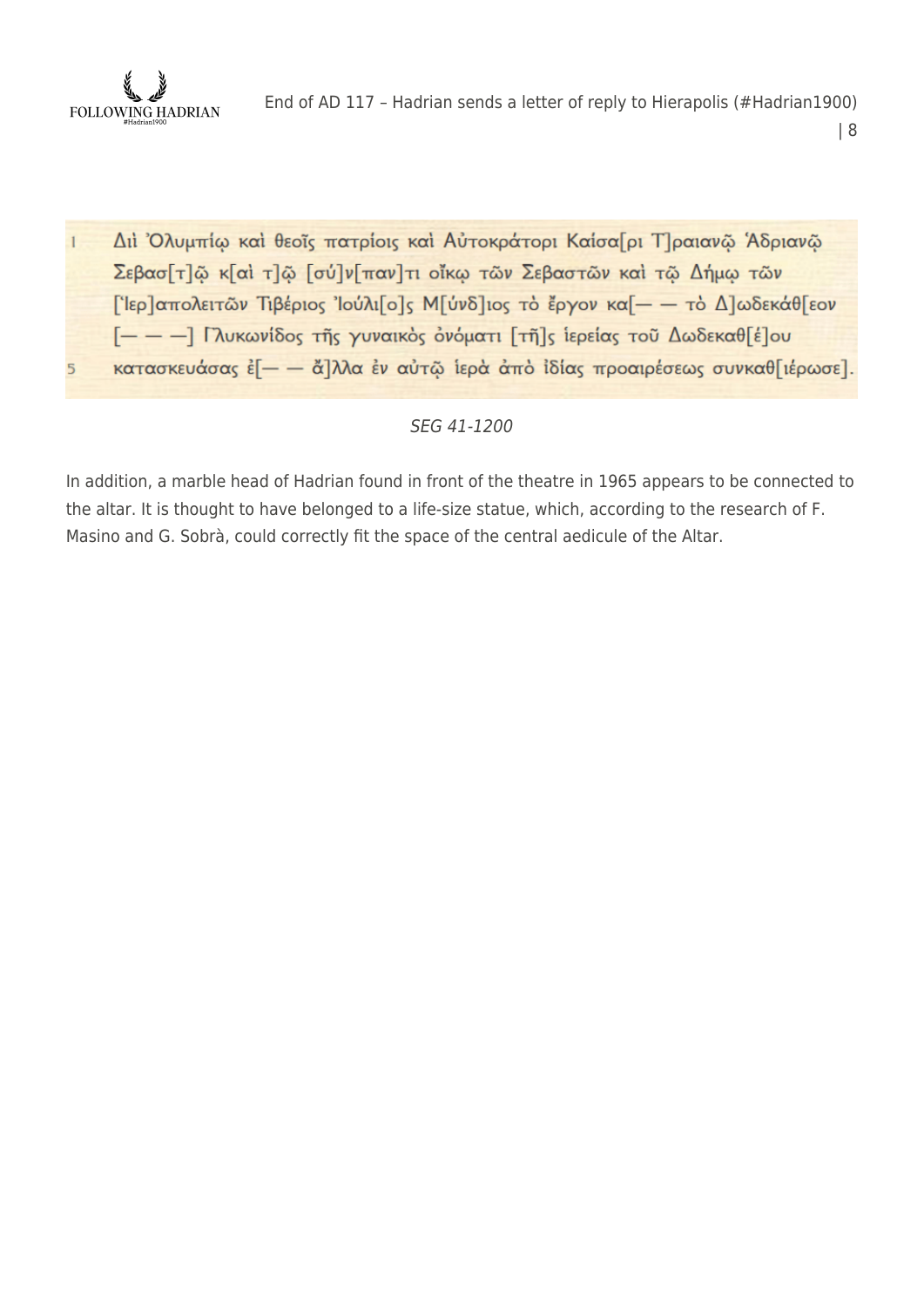



Colossal marble head of Hadrian found at Hierapolis (Archivio MAIER).

Sources & references: